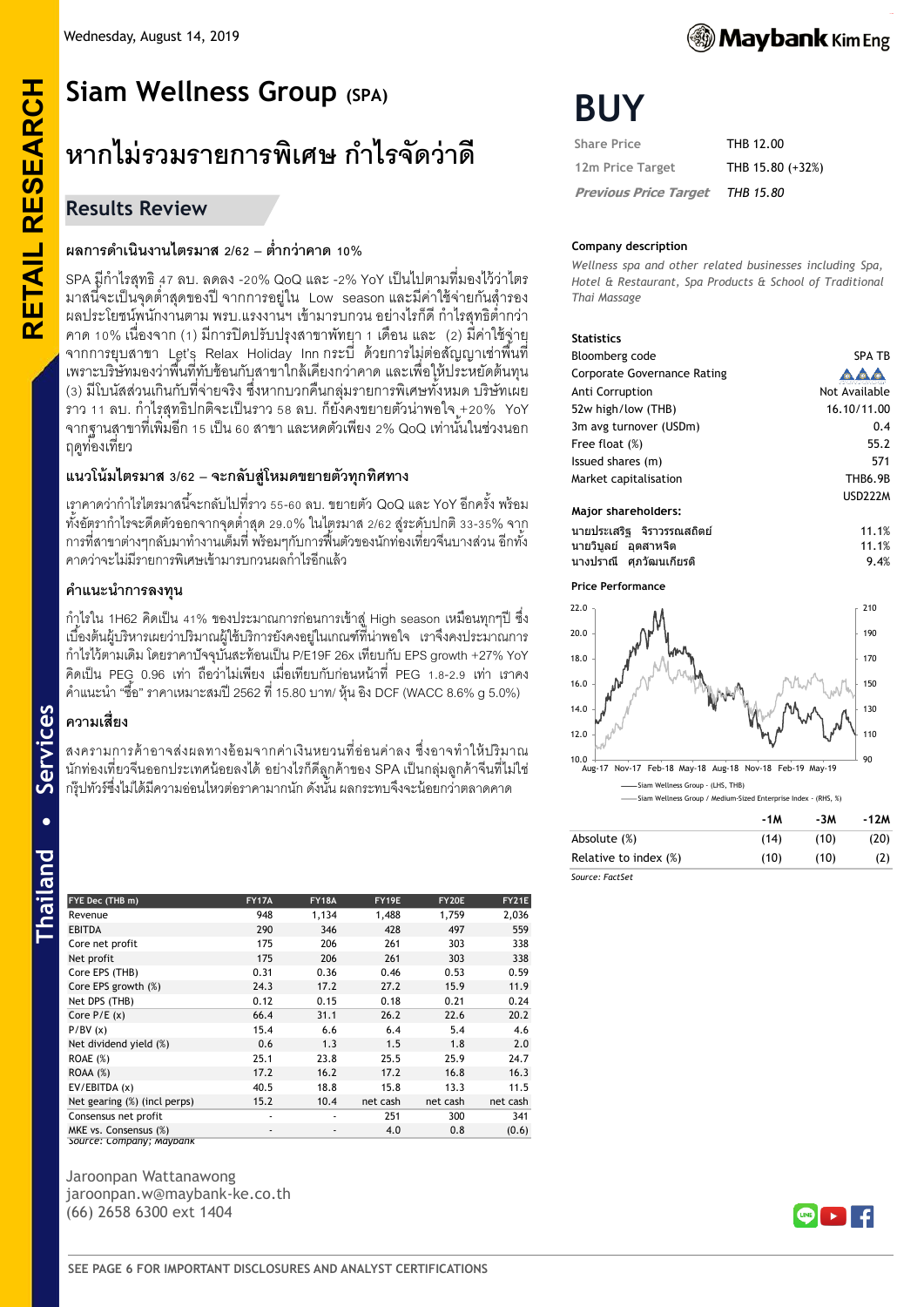| <b>Quarterly income statement</b> |                |             |            |             |           |                                                                 |
|-----------------------------------|----------------|-------------|------------|-------------|-----------|-----------------------------------------------------------------|
| (Btmn)                            | 2019           | <b>1Q19</b> | QoQ        | <b>2Q18</b> | YoY       | <b>Note</b>                                                     |
| Revenues                          | 337            | 341         | $(0.9\%)$  | 265         |           | 27.5% net increased of 15 branches, and low travel season       |
| <b>COGs</b>                       | 240            | 231         | 4.0%       | 176         | 36.5%     |                                                                 |
| <b>Gross profits</b>              | 98             | 110         | (11.2%)    | 89          | 9.8%      |                                                                 |
| Gross margin (%)                  | 29.0%          | 32.3%       |            | 33.6%       |           | - due to renovation expenes, renovation shutdown at Pattaya br. |
| SG&A                              | 46             | 42          | 8.5%       | 37          |           | 24.1% new labour law (-THB3mn) and annual adjustment            |
| Operating profit                  | 52             | 68          | (23.2%)    | 52          | $(0.1\%)$ |                                                                 |
| Operating margin (%)              | 15.5%          | 20.0%       |            | 19.8%       |           |                                                                 |
| <b>EBITDA</b>                     | 80             | 99          | $(19.2\%)$ | 80          | 0.2%      |                                                                 |
| EBITDA margin (%)                 | 23.7%          | 29.1%       |            | 30.1%       |           |                                                                 |
| Interest expense                  | 3              | 2           | 17.4%      | 2           | 22.5%     |                                                                 |
| Normalised earning                | 47             | 59          | $(20.0\%)$ | 48          |           | (2.1%) below our forecast by 10%                                |
| Extra ordinary gain (loss)        |                |             |            |             |           |                                                                 |
| - Forex gain (loss)               | 0              | 0           | n.m.       | 0           | n.m.      |                                                                 |
| Extra items                       | $\mathbf 0$    | 0           | n.m.       | 0           | n.m.      |                                                                 |
| Net profit                        | 47             | 59          | $(20.0\%)$ | 48          | $(2.1\%)$ |                                                                 |
| EPS (Bt) before extra item        | 0.08           | 0.10        | $(20.0\%)$ | 0.08        | 0.0%      |                                                                 |
| EPS (Bt)                          | 0.08           | 0.10        | $(20.0\%)$ | 0.08        | 0.0%      |                                                                 |
| Source: Company reports and MBKET |                |             |            |             |           |                                                                 |
|                                   |                |             |            |             |           |                                                                 |
| Key indicators                    |                |             |            |             |           |                                                                 |
|                                   | 2019           | <b>1Q19</b> | QoQ        | <b>2Q18</b> | YoY       | <b>Note</b>                                                     |
| Local spa branches                | 50             | 49          | 2.0%       | 41          | 22.0%     |                                                                 |
| Franchise spa branches            | $\overline{7}$ | 6           | 16.7%      | 4           | 75.0%     |                                                                 |
| Chinese tourist (mn)              | 2.530          | 3.107       | $(18.6\%)$ | 2.756       |           | (8.2%) Chinese tourist rebouned in Jun +5% MoM, -7% YoY         |
| Sales portion                     | 6.0%           | 6.7%        |            | 7.7%        |           |                                                                 |
| Source: Company reports and MBKET |                |             |            |             |           |                                                                 |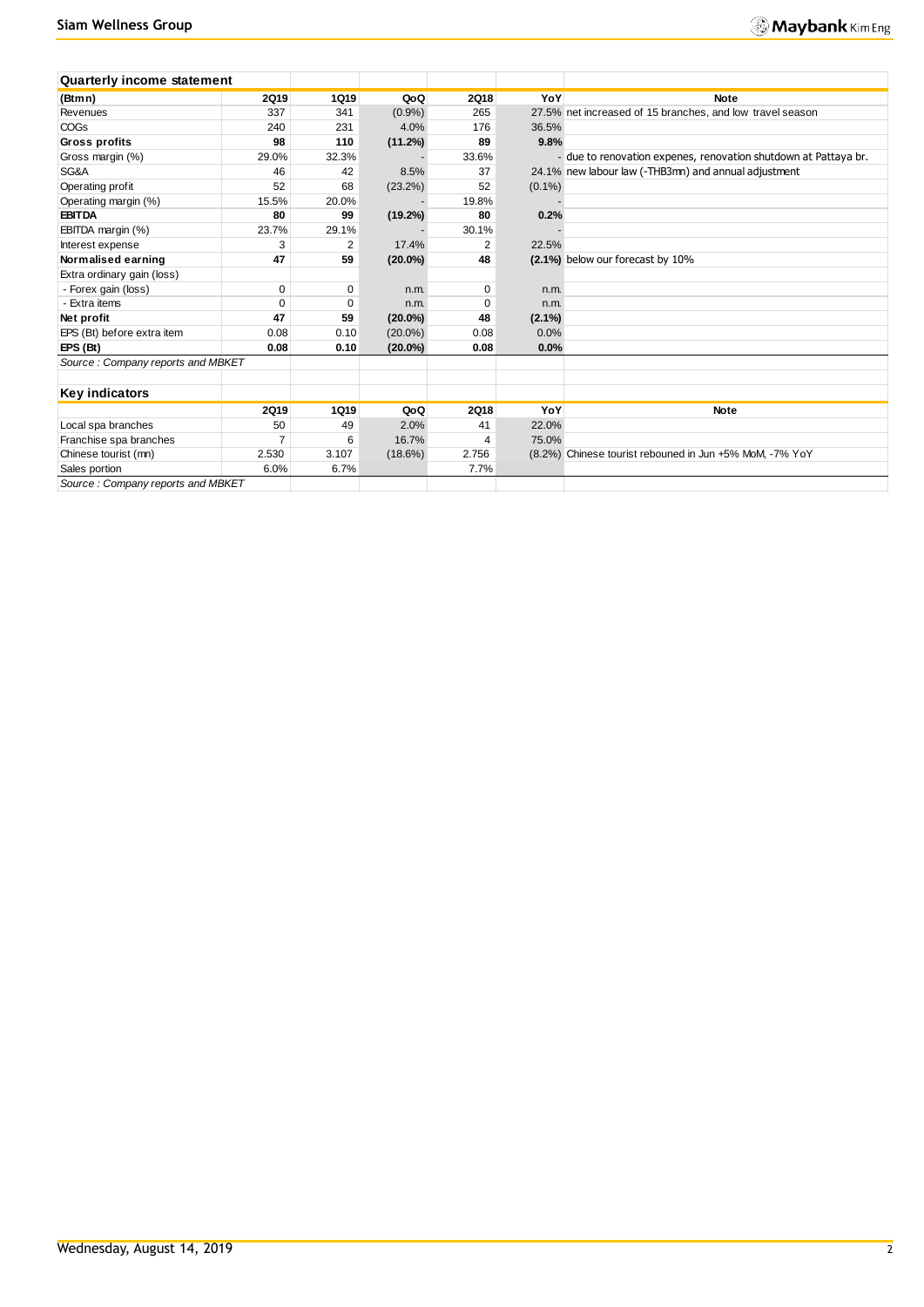| FYE 31 Dec                                          | <b>FY17A</b>  | <b>FY18A</b> | FY19E          | <b>FY20E</b>   | <b>FY21E</b>   |
|-----------------------------------------------------|---------------|--------------|----------------|----------------|----------------|
| <b>Key Metrics</b>                                  |               |              |                |                |                |
| $P/E$ (reported) $(x)$                              | 47.1          | 45.4         | 26.2           | 22.6           | 20.2           |
| Core $P/E(x)$                                       | 66.4          | 31.1         | 26.2           | 22.6           | 20.2           |
| P/BV(x)                                             | 15.4          | 6.6          | 6.4            | 5.4            | 4.6            |
| P/NTA(x)                                            | 15.4          | 6.6          | 6.4            | 5.4            | 4.6            |
| Net dividend yield (%)                              | 0.6           | 1.3          | 1.5            | 1.8            | 2.0            |
| FCF yield (%)                                       | nm            | 1.5          | 2.9            | 3.8            | 4.6            |
| EV/EBITDA (x)                                       | 40.5          | 18.8         | 15.8           | 13.3           | 11.5           |
| EV/EBIT(x)                                          | 55.3          | 26.0         | 21.4           | 18.0           | 15.7           |
|                                                     |               |              |                |                |                |
| <b>INCOME STATEMENT (THB m)</b><br>Revenue          | 947.6         | 1,134.3      | 1,487.5        | 1,759.1        | 2,035.7        |
| Gross profit                                        | 328.1         | 384.1        | 490.8          | 566.0          | 635.1          |
| <b>EBITDA</b>                                       | 289.9         | 345.8        | 428.4          | 497.0          | 558.6          |
| EBIT                                                | 212.5         | 249.9        | 315.9          | 366.1          | 409.2          |
| Net interest income /(exp)                          | (6.6)         | (8.8)        | (8.8)          | (10.1)         | (11.1)         |
| Associates & JV                                     | 0.0           | 0.0          | 0.0            | 0.0            | 0.0            |
| <b>Exceptionals</b>                                 | 0.0           | 0.0          | 0.0            | 0.0            | 0.0            |
| Other pretax income                                 | 0.0           | 0.0          | 0.0            | 0.0            | 0.0            |
| Pretax profit                                       | 205.9         | 241.0        | 307.1          | 355.9          | 398.1          |
| Income tax                                          | (30.8)        | (35.4)       | (46.1)         | (53.4)         | (59.7)         |
| <b>Minorities</b>                                   | (0.0)         | (0.0)        | (0.0)          | (0.0)          | (0.0)          |
| Discontinued operations                             | 0.0           | 0.0          | 0.0            | 0.0            | 0.0            |
| Reported net profit                                 | 175.2         | 205.6        | 261.0          | 302.5          | 338.4          |
| Core net profit                                     | 175.2         | 205.6        | 261.0          | 302.5          | 338.4          |
|                                                     |               |              |                |                |                |
| <b>BALANCE SHEET (THB m)</b>                        |               |              |                |                |                |
| Cash & Short Term Investments                       | 142.7         | 111.5        | 465.1          | 658.6          | 878.0          |
| Accounts receivable                                 | 12.4          | 23.5         | 19.8           | 23.5           | 27.1           |
| Inventory                                           | 27.8          | 31.1         | 45.3           | 54.2           | 63.7           |
| Reinsurance assets                                  | 0.0           | 0.0          | 0.0            | 0.0            | 0.0            |
| Property, Plant & Equip (net)                       | 889.3         | 1,067.1      | 1,042.1        | 1,096.2        | 1,131.7        |
| Intangible assets<br>Investment in Associates & JVs | 33.8<br>0.0   | 33.5<br>0.0  | 24.5<br>0.0    | 24.5<br>0.0    | 24.5<br>0.0    |
| Other assets                                        | 69.5          | 102.6        | 76.7           | 80.5           | 84.5           |
| <b>Total assets</b>                                 | 1,175.5       | 1,369.2      | 1,673.5        | 1,937.5        | 2,209.5        |
| ST interest bearing debt                            | 72.6          | 85.7         | 29.7           | 43.7           | 57.7           |
| Accounts payable                                    | 85.9          | 83.4         | 142.4          | 170.4          | 200.1          |
| Insurance contract liabilities                      | 0.0           | 0.0          | 0.0            | 0.0            | 0.0            |
| LT interest bearing debt                            | 185.1         | 126.3        | 345.9          | 375.9          | 391.9          |
| Other liabilities                                   | 77.0          | 273.0        | 81.0           | 83.0           | 85.0           |
| Total Liabilities                                   | 420.7         | 567.9        | 599.2          | 673.3          | 735.1          |
| <b>Shareholders Equity</b>                          | 754.8         | 970.4        | 1,074.4        | 1,264.2        | 1,474.4        |
| Minority Interest                                   | $0.0\,$       | 0.0          | 0.0            | 0.0            | 0.0            |
| Total shareholder equity                            | 754.8         | 970.4        | 1,074.4        | 1,264.2        | 1,474.4        |
| Perpetual securities                                | (0.0)         | (0.0)        | (0.0)          | (0.0)          | (0.0)          |
| Total liabilities and equity                        | 1,175.5       | 1,538.3      | 1,673.5        | 1,937.5        | 2,209.5        |
|                                                     |               |              |                |                |                |
| CASH FLOW (THB m)                                   |               |              |                |                |                |
| Pretax profit<br>Depreciation & amortisation        | 205.9<br>77.4 | 241.0        | 307.1<br>112.4 | 355.9<br>130.9 | 398.1<br>149.4 |
| Adj net interest (income)/exp                       | 6.6           | 96.0<br>8.8  | 8.8            | 10.1           | 11.1           |
| Change in working capital                           | 4.1           | (16.8)       | 14.6           | 15.5           | 16.5           |
| Cash taxes paid                                     | (30.8)        | (35.4)       | (46.1)         | (53.4)         | (59.7)         |
| Other operating cash flow                           | 0.0           | 0.0          | 0.0            | 0.0            | 0.0            |
| Cash flow from operations                           | 206.3         | 318.3        | 384.1          | 444.8          | 500.0          |
| Capex                                               | (264.7)       | (221.2)      | (185.0)        | (185.0)        | (185.0)        |
| Free cash flow                                      | (58.4)        | 97.2         | 199.1          | 259.8          | 315.0          |
| Dividends paid                                      | (57.0)        | (39.9)       | (100.5)        | (112.7)        | (128.2)        |
| Equity raised / (purchased)                         | 0.0           | 0.0          | 0.0            | 0.0            | 0.0            |
| Change in Debt                                      | 154.4         | (46.4)       | 58.0           | 44.0           | 30.0           |
| Other invest/financing cash flow                    | (5.2)         | 1.8          | (1.7)          | (1.8)          | (1.9)          |
| Effect of exch rate changes                         | 0.0           | 0.0          | 0.0            | 0.0            | 0.0            |
| Net cash flow                                       | 33.9          | 12.7         | 154.9          | 189.3          | 214.9          |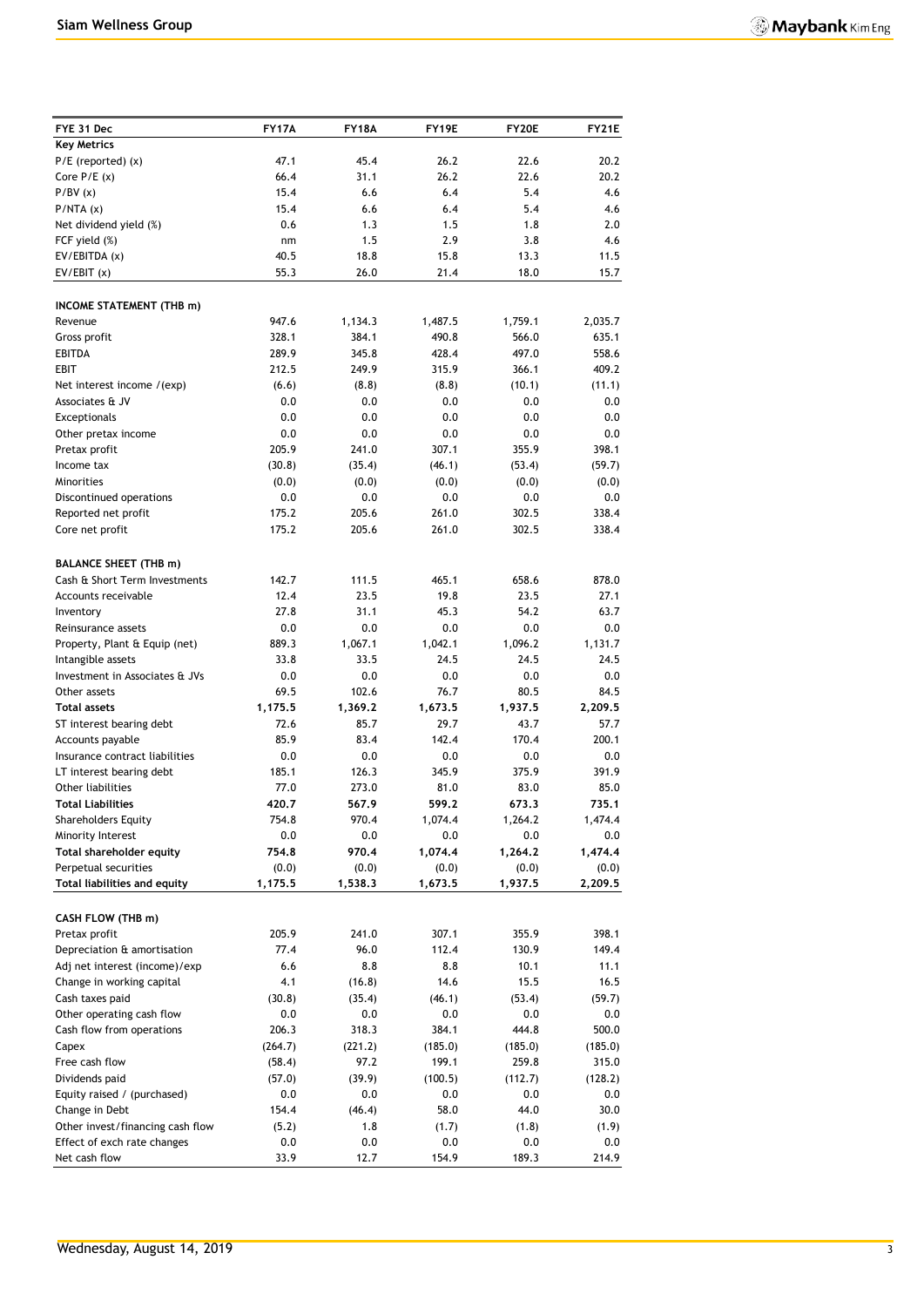| FYE 31 Dec                    | <b>FY17A</b> | <b>FY18A</b> | FY19E    | FY20E    | FY21E    |
|-------------------------------|--------------|--------------|----------|----------|----------|
| <b>Key Ratios</b>             |              |              |          |          |          |
| Growth ratios (%)             |              |              |          |          |          |
| Revenue growth                | 30.7         | 19.7         | 31.1     | 18.3     | 15.7     |
| <b>EBITDA</b> growth          | 31.4         | 19.3         | 23.9     | 16.0     | 12.4     |
| EBIT growth                   | 28.5         | 17.6         | 26.4     | 15.9     | 11.8     |
| Pretax growth                 | 25.7         | 17.1         | 27.4     | 15.9     | 11.9     |
| Reported net profit growth    | 24.3         | 17.4         | 26.9     | 15.9     | 11.9     |
| Core net profit growth        | 24.3         | 17.4         | 26.9     | 15.9     | 11.9     |
|                               |              |              |          |          |          |
| Profitability ratios (%)      |              |              |          |          |          |
| <b>EBITDA</b> margin          | 30.6         | 30.5         | 28.8     | 28.3     | 27.4     |
| <b>EBIT</b> margin            | 22.4         | 22.0         | 21.2     | 20.8     | 20.1     |
| Pretax profit margin          | 21.7         | 21.3         | 20.6     | 20.2     | 19.6     |
| Payout ratio                  | 39.0         | 41.7         | 40.0     | 40.0     | 40.0     |
| <b>DuPont analysis</b>        |              |              |          |          |          |
| Net profit margin (%)         | 18.5         | 18.1         | 17.5     | 17.2     | 16.6     |
| Revenue/Assets (x)            | 0.8          | 0.8          | 0.9      | 0.9      | 0.9      |
| Assets/Equity (x)             | 1.6          | 1.4          | 1.6      | 1.5      | 1.5      |
| ROAE (%)                      | 25.1         | 23.8         | 25.5     | 25.9     | 24.7     |
| ROAA (%)                      | 17.2         | 16.2         | 17.2     | 16.8     | 16.3     |
|                               |              |              |          |          |          |
| Liquidity & Efficiency        |              |              |          |          |          |
| Cash conversion cycle         | (27.5)       | (20.8)       | (21.7)   | (27.8)   | (28.0)   |
| Days receivable outstanding   | 4.0          | 5.7          | 5.2      | 4.4      | 4.5      |
| Days inventory outstanding    | 14.0         | 14.1         | 13.8     | 15.0     | 15.2     |
| Days payables outstanding     | 45.4         | 40.6         | 40.8     | 47.2     | 47.6     |
| Dividend cover (x)            | 2.6          | 2.4          | 2.5      | 2.5      | 2.5      |
| Current ratio (x)             | 0.9          | 0.4          | 2.4      | 2.8      | 3.2      |
| Leverage & Expense Analysis   |              |              |          |          |          |
| Asset/Liability (x)           | 2.8          | 2.4          | 2.8      | 2.9      | 3.0      |
| Net gearing (%) (incl perps)  | 15.2         | 10.4         | net cash | net cash | net cash |
| Net gearing (%) (excl. perps) | 15.2         | 10.4         | net cash | net cash | net cash |
| Net interest cover (x)        | 32.3         | 28.3         | 35.7     | 36.1     | 36.9     |
| Debt/EBITDA (x)               | 0.9          | 0.6          | 0.9      | 0.8      | 0.8      |
| Capex/revenue (%)             | 27.9         | 19.5         | 12.4     | 10.5     | 9.1      |
| Net debt/ (net cash)          | 115.0        | 100.4        | (89.4)   | (239.0)  | (428.3)  |

*Source: Company; Maybank*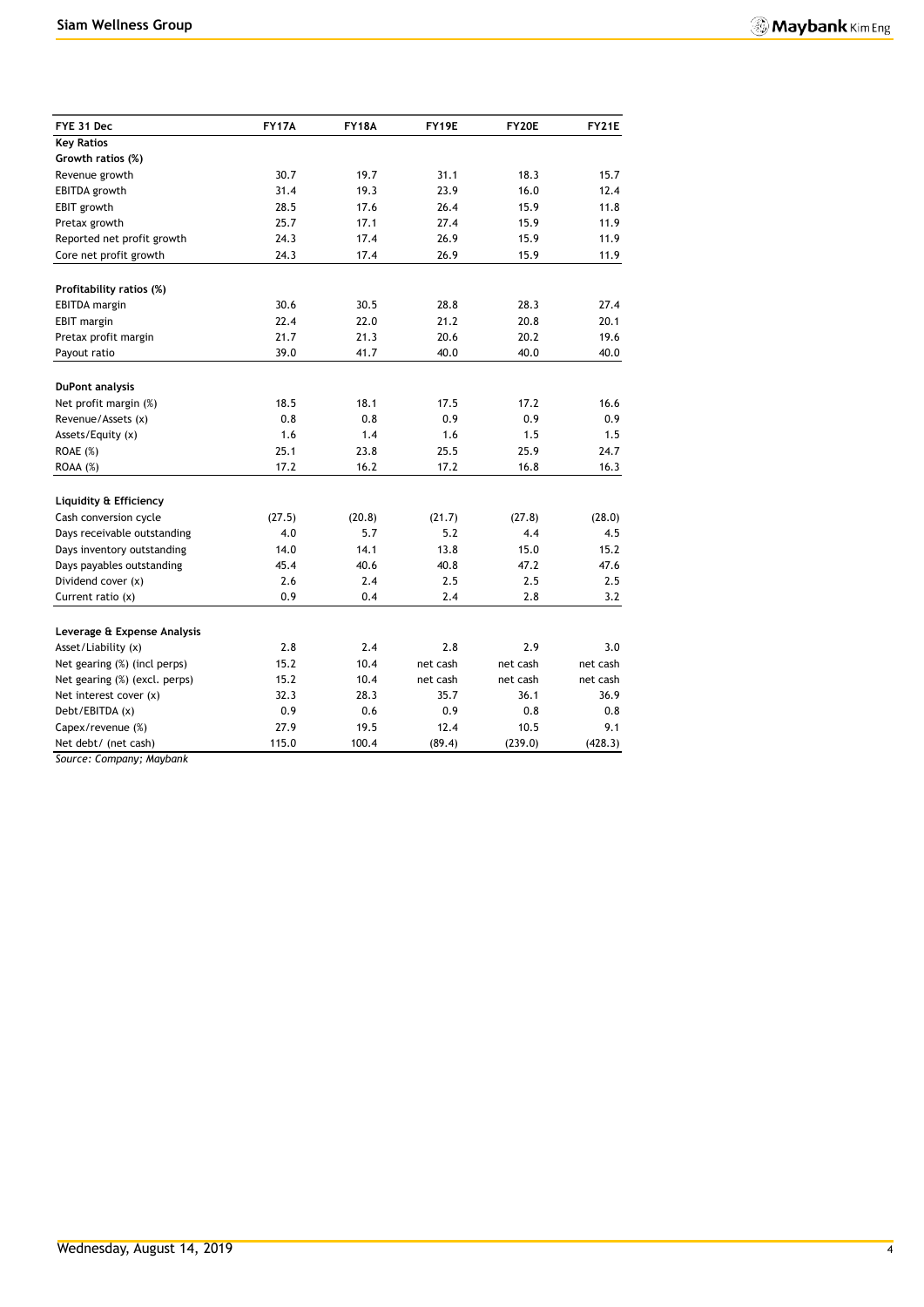

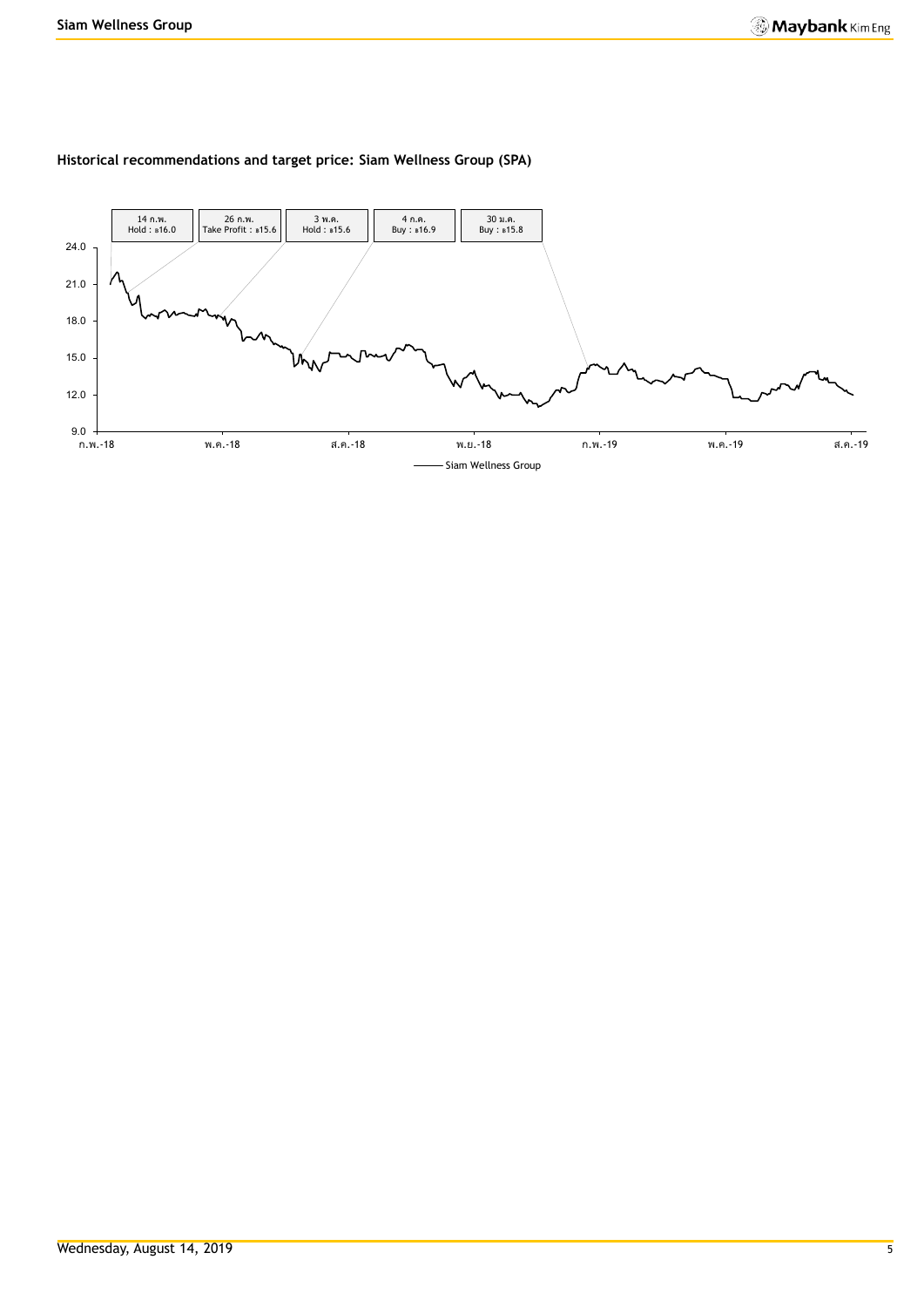#### **APPENDIX I:TERMS FOR PROVISION OF REPORT, DISCLOSURES AND DISCLAIMERS**

้ รายงานนี้ ถูกจัดทำขึ้นเพื่อเผยแพร่ และเพื่อเป็นการให้ข้อมูลเท่านั้น มิใช่การชักจูงให้ซื้อหรือขายหุ้นที่กล่าวถึงในรายงานนี้ นักลงทุนควรพึงตระหนักไว้เสมอว่า มูลค่า ี ของหุ้นอาจมีความผันผวน มีการเพิ่มขึ้นและลดลงได้ตลอดเวลา ความเห็น หรือคำแนะนำต่างๆ จัดทำขึ้นบนพื้นฐานของเทคนิค และปัจจัยพื้นฐาน ซึ่งอาจมีความ ้ แตกต่างกัน การประเมินมูลค่าที่เหมาะสมทางเทคนิค อาจใช้วิธีการที่แตกต่างจากการวิเคราะห์เชิงปัจจัยพื้นฐาน โดยขึ้นอยู่กับปัจจัยทางด้านราคา และมูลค่าการซื้อ ่ ขาย ซึ่งแตกต่างไปจากการวิเคราะห์เชิงปัจจัยพื้นฐาน ดังนั้นผลตอบแทนของนักลงทุนจึงอาจต่ำกว่าต้นทุนได้ และผลตอบแทนจากการลงทุนในอดีตไม่สามารถสะท้อน ถึงผลตอบแทนในอนาคตได้ บทวิเคราะห์นี้ไม่ได้มีจุดประสงค์เพื่อแนะนำการลงทุนเพื่อบุคคลใดเป็นการเฉพาะ และเพื่อวัตถุประสงค์เฉพาะเจาะจงต่อการลงทุน ฐานะ ้ทางการเงิน และความต้องการส่วนบุคคลของนักลงทุนที่ได้รับหรืออ่านบทวิเคราะห์ฉบับนี้ เพราะฉะนั้น นักลงทุนจึงควรใช้วิจารณญาณ ในการอ่านบทวิเคราะห์ฉบับนี้

การจัดท ารายงานฉบับนี ้ได้อ้างอิงมาจากแหล่งข้อมูลที่ได้รับการยอมรับว่ามีความน่าเชื่อถือแต่ไม่ได้เป็ นการรับรองจาก Maybank Investment Bank Berhad และ (บริษัทย่อยและในเครือ) รวมเรียก "Maybank Kim Eng" ผลที่ตามมาทั้งในส่วนของความแม่นยำ หรือเรียบร้อยสมบูรณ์จึงไม่ได้เป็นความรับผิดชอบจากทางMaybank Kim Eng ดังนั้น Maybank Kim Eng และ เจ้าหน้าที่ ,กรรมการ ,บริษัทร่วม และหน่วยงานที่เกี่ยวข้อง และ/หรือพนักงาน รวมเรียกว่า "Representatives" จะไม่มีส่วน รับผิดชอบต่อการสูญเสียต่างๆ ที่เกิดขึ้นทั้งทางตรงหรือทางอ้อมจากการใช้รายงานฉบับนี้ ข้อมูล ,ความเห็น และคำแนะนำที่ปรากฦอยู่ในบทวิเคราะห์ฉบับนี้อาจมีการ เปลี่ยนแปลงได้ตลอดเวลา โดยไม่ต้องแจ้งให้ทราบล่วงหน้า

้บทวิเคราะห์นี้อาจมีการคาดการณ์ผลการดำเนินงานล่วงหน้า ซึ่งส่วนใหญ่จะเห็นได้จากการใช้คำต่างๆ เหล่านี้ เช่น"คาดว่า" "เชื่อว่า" "คาดการณ์ว่า" "มีแนวโน้มว่า" "มีแผนว่า" "ประมาณการ" หรือ การอธิบายว่า เหตุการณ์นี้ "อาจ" เกิดขึ้น หรือ เหตุการณ์นี้ "เป็นไปได้" ที่จะเกิดขึ้น เป็นต้น การคาดการณ์ล่วงหน้า จะอยู่บนพื้นฐาน ของสมมติฐานที่ตั้งขึ้นและอ้างอิงบนข้อมูลในปัจจุบัน และยังขึ้นอยู่กับความเสี่ยงและความไม่แน่นอนที่จะทำให้ผลการดำเนินงานที่แท้จริงแตกต่างไปจากที่คาดการณ์ ี ได้อย่างมีนัยยะสำคัญ นักลงทุนจึงไม่ควรใช้การคาดการณ์ล่วงหน้านี้เป็นหลักในการตัดสินใจลงทุนหลังจากวันที่บทวิเคราะห์ถูกเผยแพร่ออกไป Maybank Kim Eng ไม่ถือเป็นภาระผูกพันในการปรับประมาณการ หากมีข้อมูลใหม่หรือเหตุการณ์ที่ไม่คาดคิดขึ้น

. Maybank Kim Eng รวมถึงเจ้าหน้าที่ ,กรรมการ และพนักงาน ซึ่งรวมถึงหน่วยงานที่เกี่ยวข้องกับการจัดทำ หรือการเผยแพร่บทวิเคราะห์นี้ อาจมีส่วนร่วม หรือมีสิทธิ ิ ลงทุนในหุ้นตัวนี้ หรือ มีส่วนได้เสียต่างๆ กับผู้ที่ออกหลักทรัพย์นี้ นอกจากนี้ราคาหุ้นอาจเคลื่อนไหวไปตามสิ่งที่เสนอในบทวิเคราะห์นี้Maybank Kim Eng มีสิทธิใช้ -ข้อมูลในรายงานนี้ ก่อนที่รายงานนี้จะถูกเผยแพร่ออกไปภายใต้ขอบเขตที่กฎหมายรับรองเท่านั้น กรรมการ ,เจ้าหน้า และ/หรือพนักงานของ Maybank Kim Eng ท่าน หนึ่งท่านใด หรือมากกว่าหนึ่งท่าน สามารถเป็นกรรมการในบริษัทจดทะเบียนนี้ได้

ี บทวิเคราะห์นี้ถูกทำขึ้นมาเพื่อลูกค้าของ Maybank Kim Eng และห้ามนำไปแก้ไข ดัดแปลง แจกจ่าย และนำไปจัดทำใหม่ ไม่ว่าจะเป็นบางส่วน หรือเต็มฉบับ หากไม่ได้ รับอนุญาตจาก Maybank Kim Eng เป็นการล่วงหน้า ทั้งนี้ Maybank Kim Eng และตัวแทนที่เกี่ยวข้อง จะไม่รับผิดชอบต่อผลที่ตามมาจากการกระทำของบุคคลที่ 3 ที่ กระท าสิ่งที่ถูกห้ามดังกล่าว

บทวิเคราะห์นี้ไม่ได้ทำขึ้นมาโดยตรง หรือมีจุดประสงค์เพื่อการแจกจ่าย หรือถูกใช้โดยสาธารณะชนทั่วไป หรือประชาชนทั้งหมดที่อาศัยในประเทศท้องถิ่นที่ออก ่ หลักทรัพย์นี้ หรือในท้องถิ่น เมือง หรือ ประเทศอื่นๆ ที่กฎหมายในประเทศนั้นไม่อนุญาต บทวิเคราะห์นี้ทำขึ้นมาเพื่อการใช้ในประเทศที่กฎหมายอนุญาตเท่านั้น หลักทรัพย์นี้อาจจะไม่ได้ถูกรับรองการซื้อขายโดยกฎหมายทุกกฎหมาย หรือทำการซื้อขายได้สำหรับนักลงทุนทุกประเภท นักลงทุนควรใช้วิจารณญาณอย่างยิ่งในการ นำคำแนะนำ หรือคำเตือนต่างๆ ที่ได้กล่าวไว้ข้างต้นมาใช้ เนื่องจากความแตกต่างทางด้านภูมิศาสตร์ของแต่ละบุคคล และระยะเวลาในการได้รับบทวิเคราะห์นี้

#### **มาเลเซีย**

้ ความเห็นหรือคำแนะนำที่ปรากฏในบทวิเคราะห์ฉบับนี้เป็นการประเมินจากด้านเทคนิก และปัจจัยพื้นฐาน โดยความเห็นทางด้านเทคนิกอาจมีความแตกต่างจาก -ปัจจัยพื้นฐาน เนื่องจากการประเมินด้านเทคนิกได้ใช้วิธีที่แตกต่างกัน โดยมุ่งเน้นข้อมูลด้านราคา และปริมาณการซื้อขายของหลักทรัพย์ที่ Bursa Malaysia Securities Berhad วิเคราะห์หลักทรัพย์

#### **สิงคโปร์**

ิ รายงานฉบับนี้จะทำขึ้นบนวันและข้อมูลที่เกิดขึ้น ซึ่งอาจมีการเปลี่ยนแปลงได้ บริษัท Maybank Kim Eng Research จำกัด ("Maybank KERPL") ในสิงคโปร์ไม่มี เงื่อนไขที่จะต้องปรับปรุงข้อมูลต่างๆ ให้แก่ผู้รับข้อมูลนี้ การเผยแพร่ในสิงคโปร์ ผู้รับรายงานฉบับนี้จะติดต่อกับ Maybank KERPL ในสิงคโปร์ ทั้งในแง่ของการแนะนำ หรือเกี่ยวข้องกับรายงานฉบับนี้ หากผู้รับรายงานฉบับนี้ไม่ได้เป็นนักลงทุน, ผู้เชี่ยวชาญทางการลงทุน หรือนักลงทุนประเภทสถาบัน (จำกัดความใน Section 4A ตาม ึ กฎหมาย Singapore Securities and Futures) ทั้งนี้ Maybank KERPL จะรับผิดชอบบนเนื้อหาที่ปรากฏในรายงานฉบับนี้ แต่เป็นการรับผิดชอบที่จำกัดความเขตตาม ึกภหมายที่กำหน*ด* 

#### **ไทย**

การเปิดเผยผลการสำรวจของสมาคมส่งเสริมสถาบันกรรมการบริษัทไทย (IOD) ในเรื่องการกำกับดูแลกิจการ (Corporate Governance) นี้ เป็นการดำเนินการตาม นโยบายของสำนักงานคณะกรรมการกำกับหลักทรัพย์และตลาดหลักทรัพย์ โดยการสำรวจของ IOD เป็นการสำรวจและประเมินจากข้อมูล ของบริษัทจดทะเบียนใน ้ตลาดหลักทรัพย์แห่งประเทศไทย และตลาดหลักทรัพย์ เอ็มเอไอ ที่มีการเปิดเผยต่อสาธารณะ และเป็นข้อมูลที่ผู้ลงทุนทั่วไปสามารถเข้าถึงได้ ดังนั้น ผลสำรวจ ดังกล่าวจึงเป็นการนำเสนอในมุมมองของบุคคลภายนอก โดยไม่ได้เป็นการประเมินการปฏิบัติ และมิได้มีการใช้ข้อมูลภายใน ในการประเมิน

่ อนึ่ง ผลการสำรวจดังกล่าว เป็นผลการสำรวจ ณ วันที่ปรากกฎในรายงานการกำกับดูแลกิจการ บริษัทจดทะเบียนไทยเท่านั้น ดังนั้น ผลการสำรวจ จึงอาจเปลี่ยนแปลง ได้ภายหลังวันดังกล่าว ทั้งนี้ บริษัทหลักทรัพย์ เมย์แบงก์ กิมเอ็ง (ประเทศไทย) จำกัด (มหาชน) มิได้ยืนยันหรือรับรองถึงความถูกต้องของ ผลการสำรวจดังกล่าวแต่ อย่างใด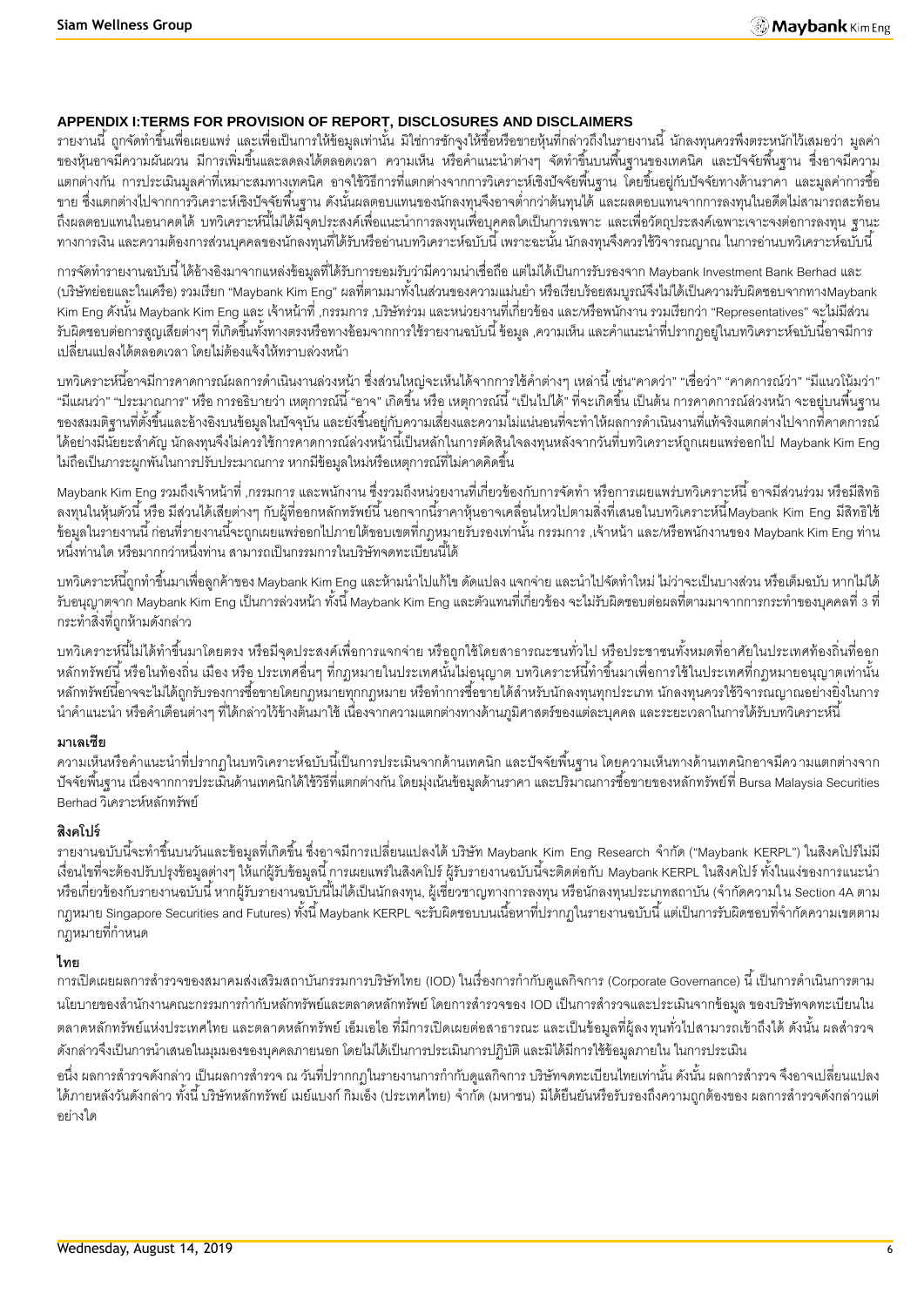#### **สหรัฐอเมริกา**

ี บทวิเคราะห์ฉบับนี้จัดทำขึ้นโดย MKE เพื่อเผยแพร่ในสหรัฐฯ ("US") สำหรับลูกค้าสถาบันในสหรัฐฯ เป็นสำคัญ (ตามคำนิยามใน Rule 15a-6 ภายใต้กฎหมาย Securities Exchange Act of 1934) โดย Maybank Kim Eng Securities USA Inc ("Maybank KESUSA") เท่านั้น ซึ่งถือเป็น Broker-Dealer ที่ได้จดทะเบียนใน สหรัฐฯ (ตามกฎหมาย Section 15 ของ Securities Exchange Act of 1934) ทั้งนี้ความรับผิดชอบในการเผยแพร่รายงานฉบับนี้ อยู่ภายใต้ Maybank KESUSA ใน ี สหรัฐฯ เท่านั้น รายงานฉบับนี้ไม่สามารถจัดส่งถึงท่านได้ หาก MKE ไม่อนุญาต หรือภายใต้ข้อจำกัดของกฎหมายหรือหลักเกณฑ์ที่ไม่สามารถจัดส่งถึงท่านได้ ทั้งนี้ผู้ ได้รับรายงานฉบับนี้จะต้องทำความเข้าใจด้วยว่า Maybank KESUSA ได้นำเสนอบทวิเคราะห์นี้ภายใต้หลักเกณฑ์ของการลงทุนที่เกี่ยวเนื่องกับกฎหมาย และ หลักเกณฑ์การกำกับ

#### **อังกฤษ**

ี เอกสารฉบับนี้ได้ถูกเผยแพร่โดย บริษัท Maybank Kim Eng Securities (London) จำกัด ("Maybank KESL") ซึ่งได้รับอนุญาตและอยู่ภายใต้การกำกับดูแลของ The -Financial Services Authority และ Informational Purposes เท่านั้น เอกสารฉบับนี้ไม่ได้มีเจตนาที่จะเผยแพร่แก่บุคคลที่ถูกจำกัดความเป็นนักลงทุนรายย่อย (Retail Client) ตามความหมายของ The Financial Services and Markets Act 2000 ภายในประเทศอังกฤษ ข้อสรุปใดๆ ที่เกิดจากบุคคลที่ 3 เพื่อเป็ นความสะดวกแก่ผู้ได้รับ ้เอกสารฉบับนี้เท่านั้น ทั้งนี้บริษัทฯ ไม่มีส่วนรับผิดชอบต่อความเห็น หรือความถูกต้องดังกล่าว และการเข้าถึงข้อมูลดังกล่าวเป็นความเสี่ยงของผู้รับเอกสารเท่านั้น ้นอกจากนี้ผ้รับเอกสารฉบับนี้ควรปรึกษาที่ปรึกษาทางภาษีของตนเองเพื่อให้เกิดความถูกต้องในการแนวทางดังกล่าว เพราะเอกสารฉบับนี้ไม่ได้ประเมินถึงกฎหมาย เฉพาะทาง, บัญชี หรือที่ปรึกษาทางด้านภาษี

#### **DISCLOSURES**

#### **Legal Entities Disclosures**

**ิมาเลเซีย**: เอกสารฉบับนี้ได้จัดทำและเผยแพร่ในประเทศมาเลเซีย โดย Maybank Investment Bank Berhad (15938-H) ซึ่งเป็นในกลุ่มเดียวกับ Bursa Malaysia Berhad และเป็ นผู้ถือใบอนุญาต Capital Market and Services ที่ออกโดย The Securities Commission ในประเทศมาเลเซีย

**ี <b>สิงคโปร์**: เอกสารฉบับนี้จัดทำขึ้นและเผยแพร่ในประเทศสิงคโปร์ โดย Maybank KERPL (จดทะเบียนเลขที่ 197201256N) ภายใต้การกำกับดูแล Monetary Authority of Singapore

**้อินโดนีเซีย**: PT Kim Eng Securities ("PTKES") (จดทะเบียนเลขที่ KEP-251/PM/1992) เป็นสมาชิกของ Indonesia Stock Exchange และอย่ภายใต้การกำกับของ BAPEPAM LK

**ไทย**: MBKET (จดทะเบียนเลขที่ 0107545000314) เป็นสมาชิกของ The Stock Exchange of Thailand และอยู่ภายใต้การกำกับของกระทรวงการคลัง และกลต.

**ฟิลิปปินส์**: MATRKES (จดทะเบียนเลขที่ 01-2004-00019) เป็นสมาชิกของ The Philippines Stock Exchange และอยู่ภายใต้การกำกับดูแลของ The Securities and Exchange Commission

**เวียดนาม**: บริษัท Kim Eng Vietnam Securities จำกัด ("KEVS") (ใบอนุญาตเลขที่ 71/UBCK-GP) ซึ่งใบอนุญาตอยู่ภายใต้ The State Securities Commission of Vietnam

ี**ฮ่องกง**: KESHK (Central Entity No: AAD284) ภายใต้กำกับโดย The Securities and Futures Commission

**้อินเดีย**: บริษัท Kim Eng Securities India Private จำกัด ("KESI") เป็นส่วนหนึ่งของ The National Stock Exchange of India Limited (จดทะเบียนเลขที่: INF/INB ่ 231 452435) และ Bombay Stock Exchange (จดทะเบียนเลขที่ INF/INB 011452431) ซึ่งอยู่ภายใต้การกำกับดูแลของ Securities and Exchange Board of India ทั ้งนี ้ KESI ได้จดทะเบียนกับ SEBI ประเภท 1 Merchant Broker (จดทะเบียนเลขที่ INM 000011708)

**ิสหรัฐฯ:** Maybank KESUSA เป็นสมาชิกที่ได้รับอนุญาต และอยู่ภายใต้การกำกับดูแลของ FINRA – Broker ID 27861

**อังกฤษ**: Maybank KESL (จดทะเบียนเลขที่ 2377538)เป็นสมาชิกที่ได้รับอนุญาต และอยู่ภายใต้การกำกับดูแลของ The Financial Services Authority

#### **Disclosure of Interest**

**มาเลเซีย:** MKE และตัวแทนที่เกี่ยวข้อง อาจมีสถานะหรือมีความเกี่ยวข้องกับหลักทรัพย์ในเวลาใดเวลาหนึ่ง และอาจมีกิจกรรมที่มากขึ ้นในฐานะ market maker หรือ ่ อาจเป็นผู้รับประกันการจำหน่าย หรือเกี่ยวข้องกับหลักทรัพย์นี้ และอาจเป็นผู้ให้บริการด้านวาณิชธนกิจ, ให้คำปรึกษา หรือบริการอื่นๆ ที่เกี่ยวข้องกับหลักทรัพย์นี้

**ี <b>สิงคโปร์**: ณ วันที่ 14 สิงหาคม 2562, Maybank KERPL และนักวิเคราะห์ที่วิเคราะห์หลักทรัพย์นี้ไม่มีส่วนได้เสียกับการให้คำแนะนำหลักทรัพย์ที่ปรากฏในบท .<br>วิเคราะห์ล<sub>บับ</sub>นี้

**ไทย**: MBKET อาจมีธุรกิจที่เกี่ยวเนื่องกับ หรือ มีความเป็นไปได้ที่จะเป็นผู้ออกตราสารอนุพันธ์ Derivatives Warrants บนหลักทรัพย์ที่ปรากฎอยู่ในบทวิเคราะห์ฉบับนี้ ดังนั้นนักลงทุนควรใช้วิจารณญาณพิจารณาถึงประเด็นนี้ ก่อนตัดสินใจลงทุน ทั้งนี้ MBKET หน่วยงานที่เกี่ยวข้อง กรรมการ และ/หรือ พนักงาน อาจมีส่วนเกี่ยวข้อง และ/หรือ การเป็นผู้รับประกันการจัดจำหน่ายในหลักทรัพย์ที่ปรากฏในรายงานฉบับนี้

**ฮ่องกง:** KESHK อาจมีความสนใจด้านการลงทุนที่เกี่ยวข้องกับหลักทรัพย์นี้ หรือเป็นหลักทรัพย์ใหม่ที่อ้างอิงบน Paragraph 16.5 (a) ของ Hong Kong Code of Conduct for Persons Licenses โดยการกำกับของ The Securities and Futures Commission

ณ วันที่ 14 สิงหาคม 2562, KESHK และนักวิเคราะห์ที่ได้รับอนุญาต ไม่มีส่วนได้เสีย ในการให้คำแนะนำหลักทรัพย์ที่ปรากฏในบทวิเคราะห์ฉบับนี้ ี ช่วง 3 ปีที่ผ่านมา MKE อาจมี หรือให้บริการแก่ผู้จัดการ หรือ ผู้ร่วมจัดการในการเสนอขายหลักทรัพย์ดังกล่าว หรือ ณ ปัจจุบัน อาจให้บริการแก่หลักทรัพย์ในตลาดแรก หรือหน่วยงานที่ได้มีการอ้างถึงในบทวิเคราะห์ฉบับนี้ หรืออาจให้บริการดังกล่าวภายใน 12 เดือนข้างหน้า ซึ่งเป็นการให้คำปรึกษา หรือบริการด้านการลงทุนที่มีนัยยะ ส าคัญ ที่อาจเกี่ยวเนื่องกับการลงทุนทางตรงหรือทางอ้อมได้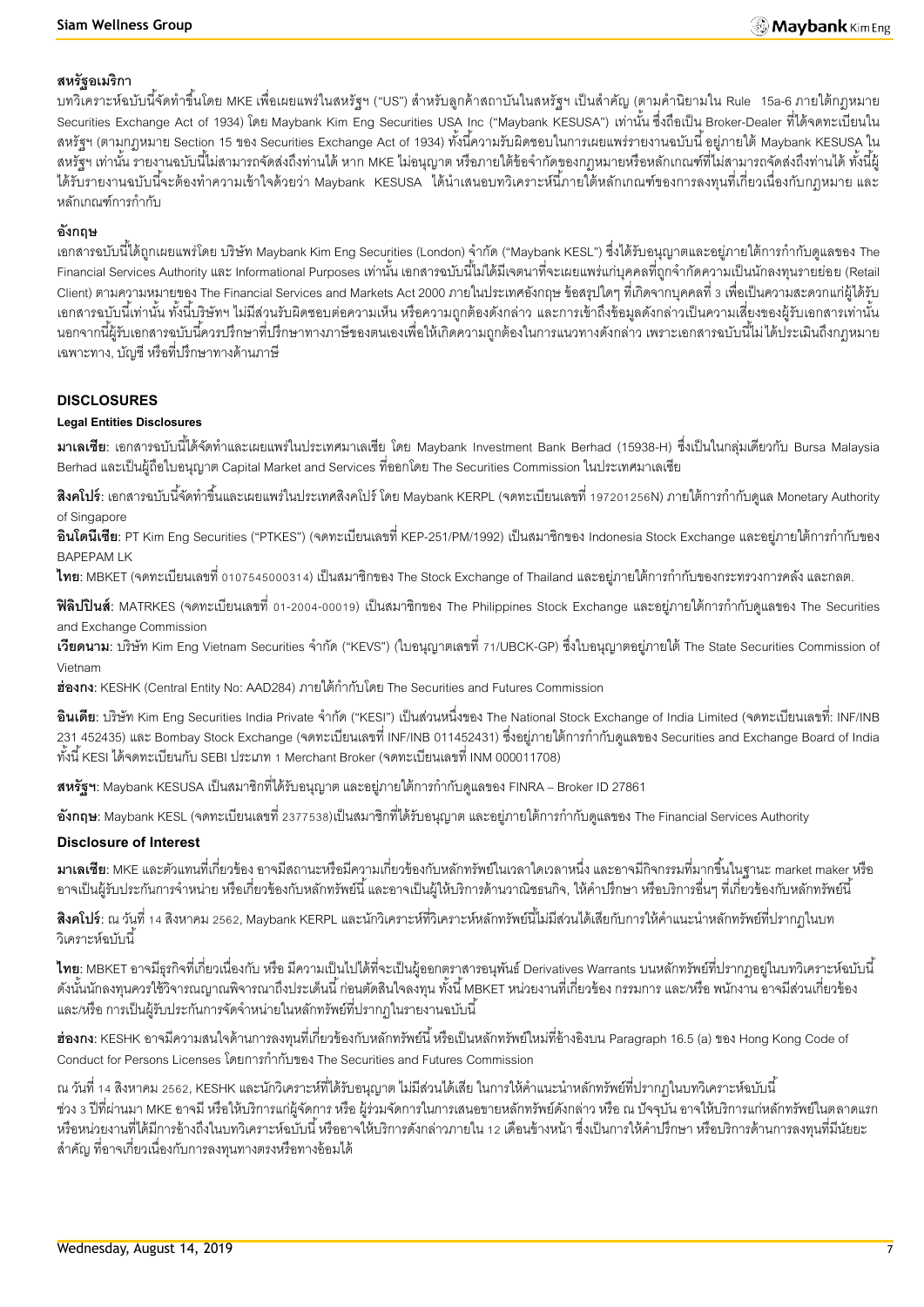# **OTHERS**

# **Analyst Certification of Independence**

้ความถูกต้องของมุมมองที่ผ่านบทวิเคราะห์ฉบับนี้ เป็นการสะท้อนถึงแนวความคิด และมุมมองของนักวิเคราะห์ และรวมถึงหลักทรัพย์หรือผู้ออกหลักทรัพย์เท่านั้น ้ ผลตอบแทนของนักวิเคราะห์ทั้งทางตรงหรือทางอ้อมของนักวิเคราะห์ ไมได้ขึ้นอยู่กับการให้คำแนะนำ หรือมุมมองผ่านบทวิเคราะห์ฉบับนี้

# **ค าเตือน**

Structure Securities ซึ่งเป็นตราสารที่มีความซับซ้อน โดยเฉพาะอย่างยิ่งในส่วนของความเสี่ยงที่สูงขึ้นนั้น มีวัตถุประสงค์ที่จะเสนอขายให้แก่นักลงทุนที่มีความรู้ความ เข้าใจ รวมถึงสามารถรับความเสี่ยงได้เป็นอย่างดี ทั้งนี้มูลค่าตลาดของตราสารประเภทนี้ อาจเปลี่ยนแปลงไปตามสภาพเศรษฐกิจ ตลาดเงินตลาดทุน การเมือง (รวมถึง อัตราดอกเบี้ย Spot / ล่วงหน้า และอัตราแลกเปลี่ยน), Time to Maturity, ภาวะตลาด และความผันผวน รวมถึงคุณภาพ/ ความน่าเชื่อถือของผู้ออก หรือหลักทรัพย์ อ้างอิงนั้นๆ นักลงทุนที่ให้ความสนใจในการลงทุนตราสารประเภทนี้ จะต้องเข้าใจและวิเคราะห์ถึงตราสารประเภทนี้ด้วยตนเอง และปรึกษากับผู้เชี่ยวชาญของตนใน ส่วนของความเสี่ยงที่อาจเกิดขึ้นจากการลงทุนในตราสารประเภทนี้

# ์ ทั้งนี้ไม่ว่าส่วนใดส่วนหนึ่งของรายงานฉบับนี้ ไม่อนุญาตให้มีการคัดลอก, จัดทำสำเนา, ลอกเลียน หรือในความหมายที่ใกล้เคียง หรือการเผยแพร่ด้วย **ตนเอง โดยไมได้รับความเห็นชอบจาก MKE**

| <b>Definition of Ratings</b>                                            |                                                                                            |
|-------------------------------------------------------------------------|--------------------------------------------------------------------------------------------|
| Maybank Kim Eng Retail Research uses the following rating system        |                                                                                            |
| <b>BUY</b>                                                              | Return is expected to be above 10% in the next 12 months (excluding dividends)             |
| <b>TRADING BUY/TAKE PROFIT/ HOLD</b>                                    | Return is expected to be between - 10% to +10% in the next 12 months (excluding dividends) |
| <b>SELL</b>                                                             | Return is expected to be below -10% in the next 12 months (excluding dividends)            |
| Maybank Kim Eng Institutional Research uses the following rating system |                                                                                            |
| <b>BUY</b>                                                              | Return is expected to be above 10% in the next 12 months (excluding dividends)             |
| <b>HOLD</b>                                                             | Return is expected to be between - 10% to +10% in the next 12 months (excluding dividends) |
| <b>SELL</b>                                                             | Return is expected to be below -10% in the next 12 months (excluding dividends)            |
|                                                                         |                                                                                            |

#### **Applicability of Ratings**

The respective analyst maintains a coverage universe of stocks, the list of which may be adjusted according to needs. Investment ratings are only applicable to the stocks which form part of the coverage universe. Reports on companies which are not part of the coverage do not carry investment ratings as we do not actively follow developments in these companies.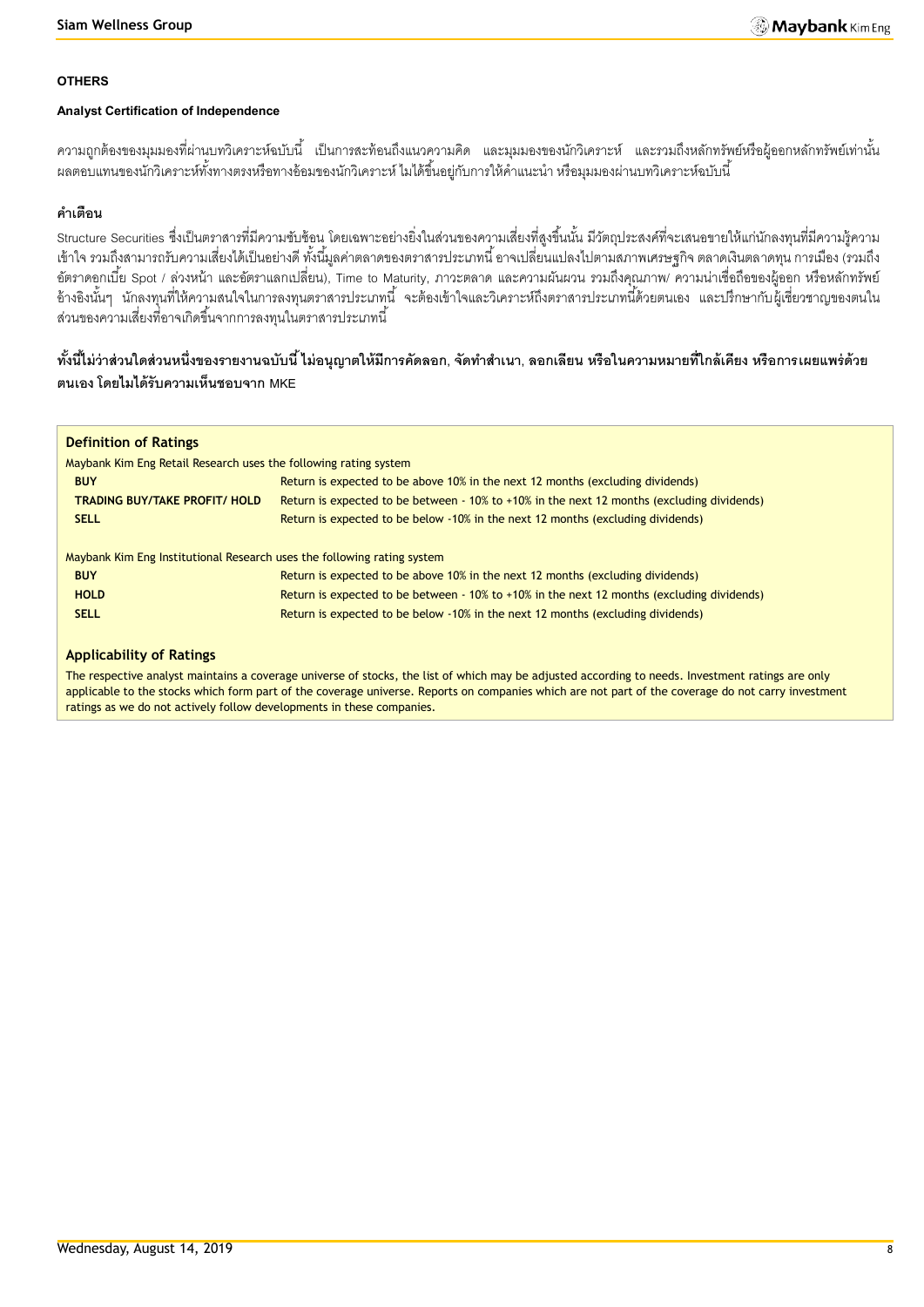#### **Siam Wellness Group**

#### **Maybank** Kim Eng

|                                           |                           | THAT INSTITUTE OF DIRECTORS ASSOCIATION (IOD) CORPORATE GOVERNANCE REPORT RATING 2019 |                              |                          |                      |                          |                          |                            |
|-------------------------------------------|---------------------------|---------------------------------------------------------------------------------------|------------------------------|--------------------------|----------------------|--------------------------|--------------------------|----------------------------|
| ΔΔΔΔΔ                                     |                           |                                                                                       |                              |                          |                      |                          |                          |                            |
| <b>ADVANC</b>                             | <b>CPN</b>                | <b>IVL</b>                                                                            | <b>PDJ</b>                   | <b>SC</b>                | <b>TISCO</b>         | Score Range              | Number of Logo           | <b>Description</b>         |
| AKP                                       | <b>CSS</b>                | <b>JSP</b>                                                                            | PG.                          | <b>SCB</b>               | TKT.                 | 90-100                   | AAAAA                    | Excellent                  |
| <b>AMATA</b>                              | DELTA                     | <b>KBANK</b>                                                                          | <b>PHOL</b>                  | <b>SCC</b>               | <b>TMB</b>           | 80-89                    | AAAA                     | Very Good                  |
| <b>AMATAV</b>                             | DEMCO                     | KCE                                                                                   | PLANB                        | sccc                     | <b>TNDT</b>          | 70-79                    | AΔA                      | Good                       |
| <b>ANAN</b>                               | DRT                       | <b>KKP</b>                                                                            | <b>PLANET</b>                | <b>SDC</b>               | <b>TOP</b>           | 60-69                    | ឹឹ                       | Satisfactory               |
| <b>AOT</b>                                | DTAC                      | <b>KSL</b>                                                                            | PPS                          | SE-ED                    | TRC                  | 50-59                    | Δ                        | Pass                       |
| AP.                                       | <b>DTC</b>                | <b>KTB</b>                                                                            | PRG                          | SIS                      | <b>TRU</b>           | Lowerthan 50             | No logo given            | N/A                        |
| <b>BAFS</b>                               | EA.                       | <b>KTC</b>                                                                            | <b>PSH</b>                   | <b>SITHAI</b>            | <b>TRUE</b>          |                          |                          |                            |
| <b>BANPU</b>                              | <b>EASTW</b>              | LHFG                                                                                  | <b>PSL</b>                   | <b>SNC</b>               | <b>TSC</b>           |                          |                          |                            |
| BAY                                       | EGCO                      | LIT.                                                                                  | <b>PTG</b>                   | <b>SPALI</b>             | <b>TSTH</b>          |                          |                          |                            |
| <b>BCP</b>                                | GC                        | <b>LPN</b>                                                                            | PTT.                         | <b>SPRC</b>              | <b>TTCL</b>          |                          |                          |                            |
| <b>BCPG</b>                               | GEL                       | <b>MAKRO</b>                                                                          | PTTEP                        | <b>SSSC</b>              | <b>TU</b>            |                          |                          |                            |
| <b>BRR</b>                                | <b>GFPT</b>               | <b>MBK</b>                                                                            | PTTGC                        | <b>STEC</b>              | <b>TVD</b>           |                          |                          |                            |
| <b>BTS</b>                                | GGC                       | <b>MCOT</b>                                                                           | <b>PYLON</b>                 | SVI.                     | <b>UAC</b>           |                          |                          |                            |
| <b>BWG</b>                                | GOLD                      | <b>MINT</b>                                                                           | Q-CON                        | <b>SYNTEC</b>            | <b>UV</b>            |                          |                          |                            |
| <b>CFRESH</b>                             | GP <sub>SC</sub>          | <b>MONO</b>                                                                           | QH.                          | <b>TASCO</b>             | VGI                  |                          |                          |                            |
| CHO                                       | <b>GRAMMY</b>             | <b>MTC</b>                                                                            | QTC                          | <b>TCAP</b>              | VIH                  |                          |                          |                            |
| CK.                                       | <b>GUNKUL</b>             | <b>NCL</b>                                                                            | <b>RATCH</b>                 | <b>THAI</b>              | <b>WACOAL</b>        |                          |                          |                            |
| CKP                                       | <b>HANA</b>               | <b>NKI</b>                                                                            | <b>ROBINS</b>                | <b>THANA</b>             | <b>WAVE</b>          |                          |                          |                            |
| CM.                                       | <b>HMPRO</b>              | <b>NVD</b>                                                                            | S&J                          | <b>THANI</b>             | <b>WHA</b>           |                          |                          |                            |
| CNT<br>COL                                | <b>ICC</b><br><b>ICHI</b> | <b>NYT</b><br>OISHI                                                                   | <b>SABINA</b>                | <b>THCOM</b><br>THIP     | WINNER               |                          |                          |                            |
| <b>CPF</b>                                | <b>INTUCH</b>             | <b>OTO</b>                                                                            | SAMART<br>SAMTEL             | THREL                    |                      |                          |                          |                            |
| CPI.                                      | <b>IRPC</b>               | PCSGH                                                                                 | SAT                          | ΤIΡ                      |                      |                          |                          |                            |
|                                           |                           |                                                                                       |                              |                          |                      |                          |                          |                            |
| $\triangle \triangle \triangle \triangle$ |                           |                                                                                       |                              |                          |                      |                          |                          |                            |
| 28                                        | <b>BBL</b>                | csc                                                                                   | <b>IC N</b>                  | <b>MALEE</b>             | PLAT                 | <b>SFP</b>               | <b>TBSP</b>              | <b>TRT</b>                 |
| AAV                                       | <b>BDMS</b>               | <b>CSP</b>                                                                            | <b>ILINK</b>                 | <b>MBKET</b>             | PM.                  | <b>SIAM</b>              | <b>TCC</b>               | <b>TSE</b>                 |
| ACAP                                      | <b>BEC</b>                | DCC                                                                                   | <b>INET</b>                  | M C                      | PORT                 | <b>SINGER</b>            | <b>TEAM</b>              | <b>TSR</b>                 |
| AGE                                       | <b>BEM</b>                | DCORP                                                                                 | IRC.                         | <b>MEGA</b>              | <b>PPP</b>           | SIRI                     | <b>TFG</b>               | <b>TSTE</b>                |
| AH.                                       | <b>BFIT</b>               | <b>DDD</b>                                                                            | <b>ITD</b>                   | <b>METCO</b>             | PREB                 | <b>SKE</b>               | <b>TFMAMA</b>            | <b>TTA</b>                 |
| AHC                                       | <b>B GRIM</b>             | <b>EASON</b>                                                                          | <b>JAS</b>                   | MFC                      | <b>PRECHA</b>        | <b>SMK</b>               | <b>THRE</b>              | <b>TTW</b>                 |
| <b>AIRA</b>                               | BIZ.                      | <b>ECF</b>                                                                            | <b>JCKH</b>                  | <b>MFEC</b>              | PRINC                | SMPC                     | <b>TICON</b>             | <b>TVI</b>                 |
| AIT.                                      | <b>BJC</b>                | ECL                                                                                   | <b>JKN</b>                   | MK.                      | <b>PRM</b>           | <b>SMT</b>               | <b>TIPCO</b>             | <b>TVO</b>                 |
| AKR                                       | <b>BJCHI</b>              | EE.                                                                                   | <b>JWD</b>                   | <b>MOONG</b>             | PT.                  | <b>SNP</b>               | TK.                      | <b>TWP</b>                 |
| <b>ALLA</b>                               | <b>BLA</b><br><b>BOL</b>  | EP G<br>ERW                                                                           | ĸ.<br><b>KBS</b>             | <b>MSC</b><br><b>MTI</b> | QLT.<br><b>RICHY</b> | <b>SORKON</b><br>SP C    | <b>TKN</b><br><b>TKS</b> | <b>TWPC</b><br>U.          |
| ALT.                                      | <b>BPP</b>                |                                                                                       | <b>KCAR</b>                  | <b>NCH</b>               | <b>RML</b>           | SPI.                     | TM.                      | UM I                       |
| AMA                                       | <b>BROOK</b>              | ETE<br>FN.                                                                            | <b>GKI</b>                   | <b>NEP</b>               | <b>RS</b>            | <b>SPPT</b>              | <b>TMC</b>               | <b>UOBKH</b>               |
| <b>AMANCH</b><br><b>APCO</b>              | <b>BTW</b>                | <b>FNS</b>                                                                            | <b>KKC</b>                   | <b>NINE</b>              | <b>RWI</b>           | <b>SPVI</b>              | TMI.                     | UP.                        |
| <b>AQUA</b>                               | <b>CBG</b>                | <b>FORTH</b>                                                                          | KOOL                         | <b>NOBLE</b>             | s.                   | SR.                      | <b>TMILL</b>             | UP F                       |
| ARIP                                      | <b>CEN</b>                | FPI.                                                                                  | KTIS                         | <b>NOK</b>               | \$11                 | <b>SSF</b>               | <b>TMT</b>               | <b>UP OIC</b>              |
| <b>ARROW</b>                              | <b>CENTEL</b>             | <b>FSMART</b>                                                                         | L&E                          | <b>NSI</b>               | <b>SALEE</b>         | <b>SST</b>               | <b>TNITY</b>             | UT.                        |
| <b>ASIA</b>                               | CGH                       | <b>FVC</b>                                                                            | LANNA                        | <b>NTV</b>               | <b>SANKO</b>         | <b>STA</b>               | <b>TNL</b>               | <b>UWC</b>                 |
| <b>ASIMAR</b>                             | CHEWA                     | <b>GBX</b>                                                                            | <b>LDC</b>                   | <b>NWR</b>               | SAWAD                | <b>SUC</b>               | <b>TNP</b>               | <b>VNT</b>                 |
| ASK                                       | CHG                       | GCAP                                                                                  | LH                           | $_{\rm occ}$             | scc                  | <b>SUSCO</b>             | <b>TNR</b>               | <b>WHA UP</b>              |
| <b>ASN</b>                                | CHOW                      | <b>GLOBAL</b>                                                                         | <b>LHK</b>                   | OGC                      | <b>SCI</b>           | <b>SUTHA</b>             | <b>TOA</b>               | <b>WICE</b>                |
| ASP.                                      | CI.                       | GLOW                                                                                  | LOXLEY                       | ORI                      | <b>SCN</b>           | <b>SWC</b>               | TOG                      | <b>WIIK</b>                |
| ATP30                                     | <b>CIMBT</b>              | <b>GULF</b>                                                                           | LRH                          | PAP                      | SE.                  | <b>SYMC</b>              | <b>TPA</b>               | XO.                        |
| AU.                                       | CNS                       | <b>HARN</b>                                                                           | <b>LST</b>                   | PATO                     | <b>SEAFCO</b>        | <b>SYNEX</b>             | TPAC                     | <b>YUASA</b>               |
| <b>AUCT</b>                               | COM7                      | <b>HPT</b>                                                                            | м                            | PB                       | <b>SEAOIL</b>        | <b>TACC</b>              | <b>TPBI</b>              | <b>ZMICO</b>               |
| <b>AYUD</b>                               | <b>COMAN</b>              | <b>HTC</b>                                                                            | MACO                         | PDI                      | <b>SELIC</b>         | <b>TAE</b>               | <b>TPCORP</b>            |                            |
| BA.                                       | <b>CPALL</b>              | <b>HYDRO</b>                                                                          | <b>MAJOR</b>                 | <b>PJW</b>               | <b>SENA</b>          | <b>TAKUNI</b>            | TRITN                    |                            |
| $\triangle$ $\triangle$ $\triangle$       |                           |                                                                                       |                              |                          |                      |                          |                          |                            |
| 7UP.                                      | <b>BM</b>                 | D.                                                                                    | <b>GTB</b>                   | <b>KWC</b>               | <b>NNCL</b>          | <b>RPC</b>               | <b>SSP</b>               | <b>TTI</b>                 |
| <b>ABICO</b>                              | <b>BR</b>                 | <b>DCON</b>                                                                           | <b>GYT</b>                   | <b>KWG</b>               | NPK.                 | <b>RPH</b>               | <b>STANLY</b>            | <b>TVT</b>                 |
| <b>ABM</b>                                | <b>BROCK</b>              | <b>DIGI</b>                                                                           | <b>HTECH</b>                 | <b>KYE</b>               | <b>OCEAN</b>         | SAMCO                    | <b>STPI</b>              | <b>TYCN</b>                |
| AEC                                       | <b>BSBM</b>               | <b>DIMET</b>                                                                          | IFS.                         | LALIN                    | PAF                  | SAPPE                    | SUN                      | UEC                        |
| <b>AEONTS</b>                             | <b>B TNC</b>              | <b>EKH</b>                                                                            | <b>IHL</b>                   | LEE                      | <b>PDG</b>           | <b>SCP</b>               | <b>SUPER</b>             | <b>UMS</b>                 |
| AF.                                       | CCET                      | EMC                                                                                   | ш                            | LPH                      | PF.                  | SF.                      | SVOA                     | <b>UNIO</b>                |
| AJ.                                       | <b>CCP</b>                | EP CO                                                                                 | INOX                         | <b>MATCH</b>             | <b>PICO</b>          | sgF                      | Τ.                       | <b>VCO</b>                 |
| <b>ALUCON</b><br><b>AMARIN</b>            | <b>CGD</b><br>CHARAN      | <b>ESSO</b><br><b>ESTAR</b>                                                           | <b>INSURE</b><br><b>IRCP</b> | MATI<br><b>MBAX</b>      | <b>PIMO</b><br>PK.   | <b>SGP</b><br><b>SKN</b> | TCCC<br><b>TCMC</b>      | <b>VIBHA</b><br><b>VPO</b> |
| <b>AMC</b>                                | <b>CHAYO</b>              | FE.                                                                                   | IT.                          | <b>M-CHAI</b>            | PL.                  | <b>SKR</b>               | THE.                     | <b>WIN</b>                 |
| AS.                                       | <b>CITY</b>               | <b>FLOYD</b>                                                                          | <b>ITEL</b>                  | <b>MDX</b>               | PLE.                 | <b>SKY</b>               | <b>THG</b>               | <b>WORK</b>                |
| ASAP                                      | <b>CMO</b>                | <b>FOCUS</b>                                                                          | J.                           | <b>META</b>              | <b>PMTA</b>          | SLP.                     | <b>THM UI</b>            | WP.                        |
| <b>ASEFA</b>                              | CMR                       | FSS.                                                                                  | <b>JCK</b>                   | <b>MILL</b>              | PPPM                 | <b>SMIT</b>              | <b>TIC</b>               | <b>WPH</b>                 |
| <b>ASIAN</b>                              | COLOR                     | FTE.                                                                                  | <b>JMART</b>                 | <b>MJD</b>               | <b>PRIN</b>          | SOLAR                    | TITLE                    | ZIGA                       |
| <b>BCH</b>                                | CPL.                      | <b>GENCO</b>                                                                          | JM T                         | MM.                      | PSTC                 | SPA                      | <b>TIW</b>               |                            |
| <b>BEAUTY</b>                             | <b>CPT</b>                | GIFT                                                                                  | JTS.                         | <b>MODERN</b>            | PTL.                 | <b>SPCG</b>              | <b>TMD</b>               |                            |
| BGT.                                      | CRD                       | GJS                                                                                   | <b>JUBILE</b>                | <b>MPG</b>               | RCI.                 | SP G                     | TOPP                     |                            |
| BH.                                       | <b>CSR</b>                | <b>GLAND</b>                                                                          | <b>KASET</b>                 | <b>NC</b>                | <b>RCL</b>           | SQ.                      | <b>TPCH</b>              |                            |
| <b>BIG</b>                                | <b>CTW</b>                | GP <sub>1</sub>                                                                       | <b>KCM</b>                   | <b>NDR</b>               | <b>RJH</b>           | <b>SRICHA</b>            | <b>TPIPP</b>             |                            |
| <b>BLAND</b>                              | <b>CWT</b>                | <b>GREEN</b>                                                                          | <b>KIAT</b>                  | <b>NETBAY</b>            | <b>ROJNA</b>         | ssc.                     | <b>TPOLY</b>             |                            |
| Source: Thal Institute of Directors (IOD) |                           |                                                                                       |                              |                          |                      |                          |                          |                            |

# **ค าชี้แจง**

การเปิดเผยผลการสำรวจของสมาคมส่งเสริมสถาบันกรรมการบริษัทไทย (IOD) ในเรื่องการกำกับดูแลกิจการ (Corporate Governance) นี้ เป็นการดำเนินการตาม นโยบายของสำนักงานคณะกรรมการกำกับหลักทรัพย์และตลาดหลักทรัพย์ โดยการสำรวจของ IOD เป็นการสำรวจและประเมินจากข้อมล ของบริษัทจดทะเบียนใน ้ตลาดหลักทรัพย์แห่งประเทศไทย และตลาดหลักทรัพย์ เอ็มเอไอ ที่มีการเปิดเผยต่อสาธารณะ และเป็นข้อมูลที่ผู้ลงทุนทั่วไปสามารถเข้าถึงได้ ดังนั้น ผลสำรวจ ดังกล่าวจึงเป็นการนำเสนอในมุมมองของบุคคลภายนอก โดยไม่ได้เป็นการประเมินการปฏิบัติ และมิได้มีการใช้ข้อมูลภายใน ในการประเมิน

่ อนึ่ง ผลการสำรวจดังกล่าว เป็นผลการสำรวจ ณ วันที่ปรากกฎในรายงานการกำกับดูแลกิจการ บริษัทจดทะเบียนไทยเท่านั้น ดังนั้น ผลการสำรวจ จึงอาจ ่ เปลี่ยนแปลงได้ภายหลังวันดังกล่าว ทั้งนี้ บริษัทหลักทรัพย์ เมย์แบงก์ กิมเอ็ง (ประเทศไทย) จำกัด (มหาชน) มิได้ยืนยันหรือรับรองถึงความถูกต้องของ ผลการสำรวจ ดังกล่าวแต่อย่างใด

้ ฝ่ายวิจัยหลักทรัพย์ของ บมจ. หลักทรัพย์ เมย์แบงก์ กิมเอ็ง (ประเทศไทย) มี 2 ทีม คือ ฝ่ายวิจัย สำหรับนักลงทุนในประเทศ (Maybank Kim Eng Thailand) และ ฝ่ ายวิจัยนักลงทุนสถาบันต่างประเทศ (Maybank Kim Eng Institutional Research) อันมีเหตุผลมาจากลักษณะที่แตกต่างในด้าน ลักษณะผู้ลงทุน วัตถุประสงค์ และ กลยุทธ์ ทำให้คำแนะนำ และ/หรือ ราคาเป้าหมายอาจมีความแตกต่างกัน โดย Maybank Kim Eng Thailand มีวัตถุประสงค์ที่จะทำบทวิเคราะห์เพื่อสนับสนุนข้อมูล การลงทุนแก่นักลงทุนในประเทศ (ท่านสามารถดูรายละเอียดได้จาก http://kelive.maybank-ke.co.th) ในขณะที่ Maybank Kim Eng Institutional Research สำหรับนักลงทุนสถาบันต่างประเทศเท่านั้น.